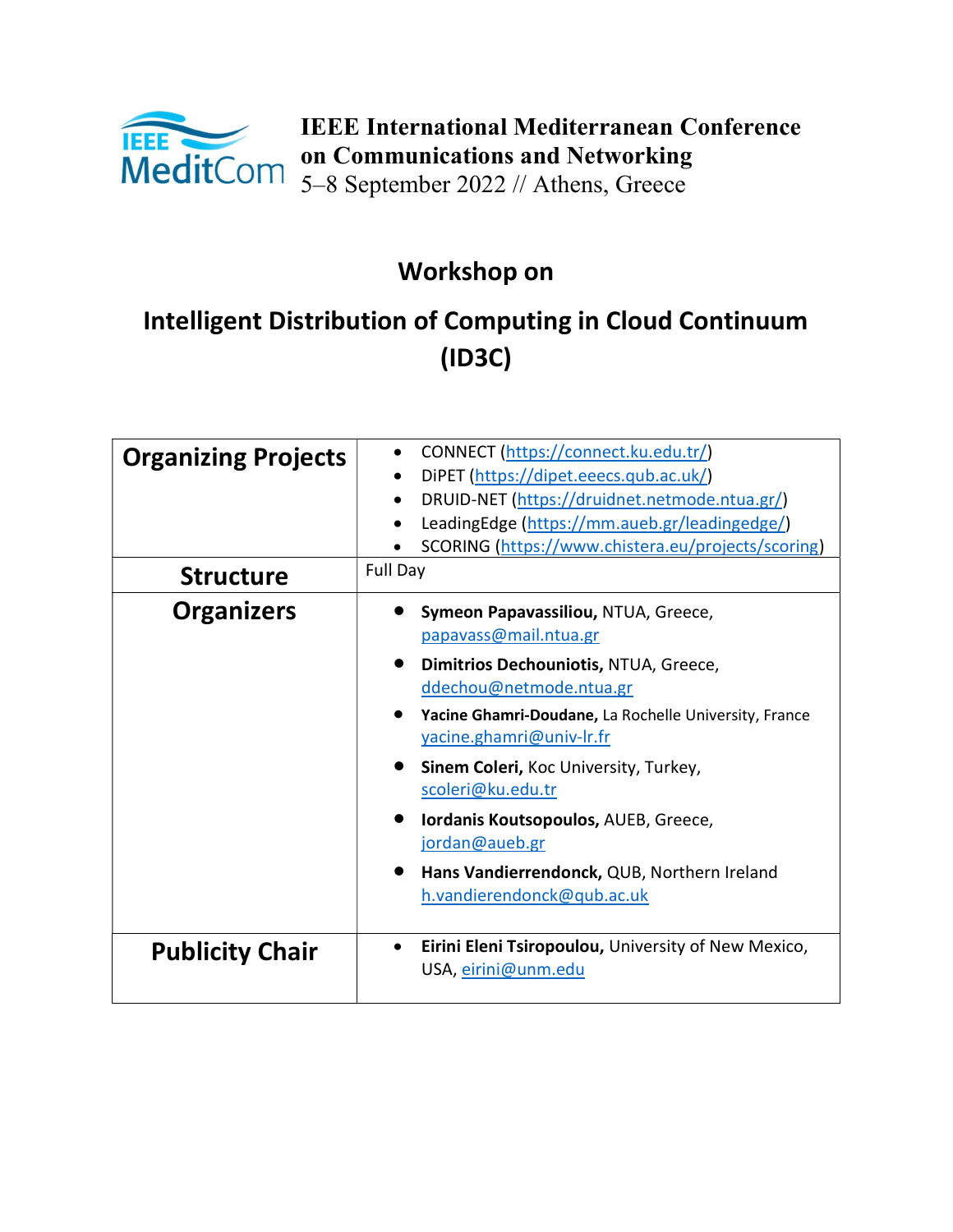## Background and Motivation

The proliferation of IoT solutions is driving the development of novel computing platforms that cope with the limitations of sensor/actuation devices and mobile devices, by offloading computing complexity onto the network. As a result, new computing paradigms that support diverse applications' needs have arisen including cloud, fog and edge computing. Increasingly hybrid approaches are being adopted to provide performance trade-offs among those distribution models according to changing network conditions and application requirements. This trend is foreseen to continue to grow especially in smart environments powered by post-5G networks. Processing will have to be delegated via novel intelligent coordination strategies over dynamic networks, including cloud, fog and edge elements. There is a need for ubiquitous, context-aware, robust solutions that dynamically orchestrate computing tasks among these models.

# Topics of Interest

ID3C 2022 has the goal to meet together researchers and practitioners from academia and industry that are actively involved in computing of dynamic networks related research projects.

The topics of interest for ID3C 2022 include, but are not limited to:

- Resource scheduling in Cloud Continuum
- Artificial Intelligence for Cloud Continuum
- Computation Co-design in Cloud Continuum
- Energy-aware Computing at the network edge
- SDN/NFV-based solutions for Cloud Continuum
- Network Architectures and Models for Cloud Continuum
- Distribution of Computing in Cyber-Physical Systems
- Task Offloading in Cloud Continuum
- Smart Distribution of Computing for IoT Networks
- Smart Distribution of Computing for Sensors Networks
- Smart Distribution of Computing for Vehicular Networks
- Smart Distribution of Computing for Smart Grids
- Control Theory for Cloud Continuum
- Data Analytics for Smart Computing Distribution
- Artificial Intelligence and Computing Distribution
- Machine learning for Intelligent Distribution of Computing
- Workload and Application Modeling
- Novel Network Architectures